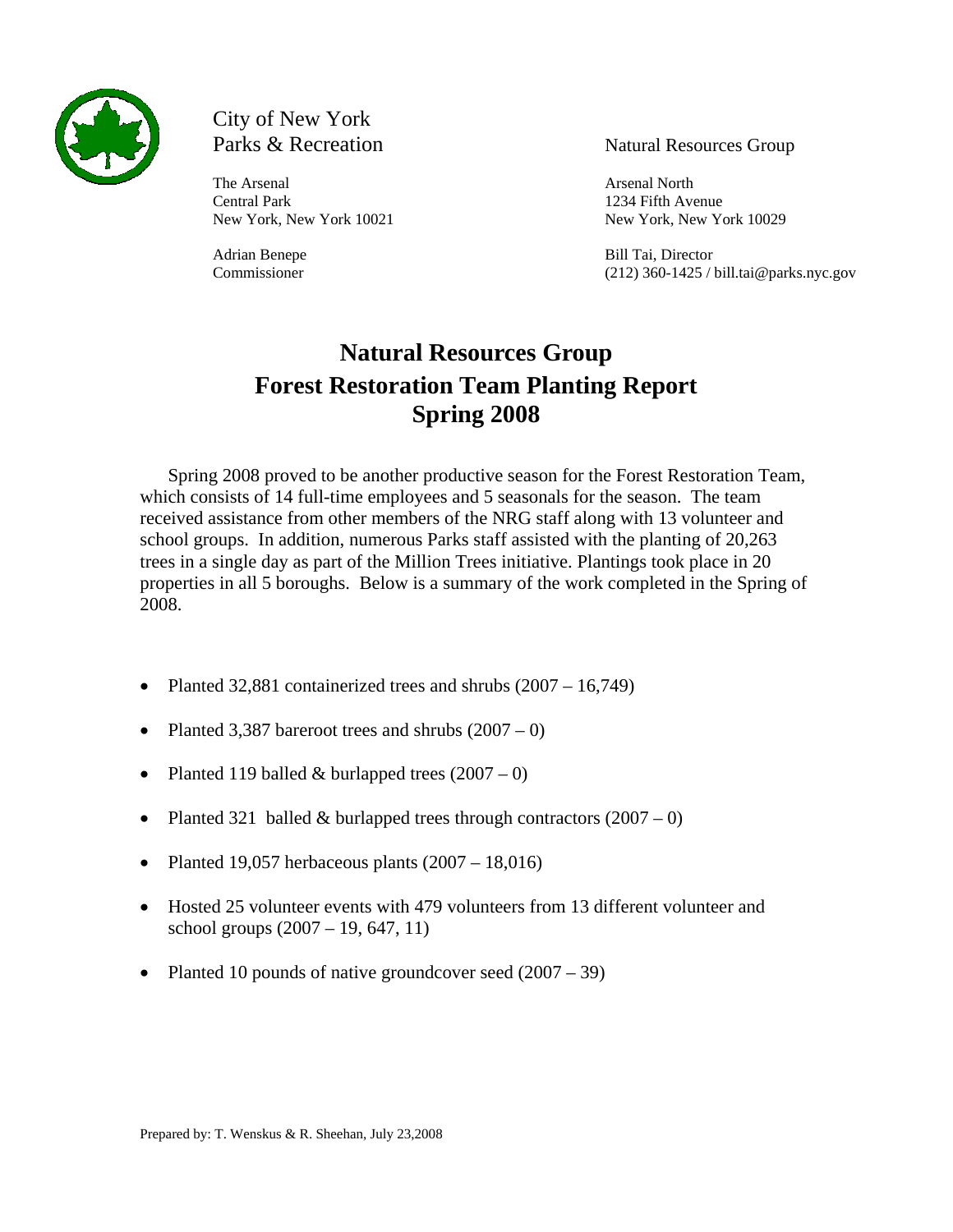

City of New York Parks & Recreation Natural Resources Group

The Arsenal Arsenal Arsenal Arsenal North Central Park 1234 Fifth Avenue

New York, New York 10021 New York, New York 10029

Adrian Benepe Bill Tai, Director Commissioner (212) 360-1425 / bill.tai@parks.nyc.gov

# **Natural Resources Group Forest Restoration Team Planting Report Spring 2008**

### **I. Tree Plantings**

The Natural Resources Group (NRG) Forest Restoration Team planted 36,708 trees and shrubs in total during the Spring 2008 planting season. 12,618 trees were planted as part of NRG's ongoing restoration work in the city's natural areas by NRG staff, and 20,263 trees were planted during the spring event as part of the Million Tree Initiative by volunteers, NRG and Parks staff, and contractors. Plantings of 58 species took place in 20 properties in all 5 boroughs. The majority of the plants were 2-3 foot containerized plants.

#### **A. Containerized Plantings by Park**

| Pelham Bay Park         | <b>Bronx</b>         | 5,884 | containerized trees and shrubs |
|-------------------------|----------------------|-------|--------------------------------|
| <b>Canarsie Park</b>    | <b>Brooklyn</b>      | 5.000 | containerized trees and shrubs |
| Kissena Corridor        | Queens               | 4,050 | containerized trees and shrubs |
| Van Cortlandt Park      | <b>Bronx</b>         | 2,524 | containerized trees and shrubs |
| <b>Mount Loretto</b>    | <b>Staten Island</b> | 2,500 | containerized trees and shrubs |
| <b>Bronx River</b>      | <b>Bronx</b>         | 2,445 | containerized trees and shrubs |
| Riverdale Park          | <b>Bronx</b>         | 2,100 | containerized trees and shrubs |
| Ocean Breeze Park       | <b>Staten Island</b> | 1,333 | containerized trees and shrubs |
| <b>Alley Pond Park</b>  | Queens               | 1,285 | containerized trees and shrubs |
| <b>Idlewild Park</b>    | <b>Queens</b>        | 1,200 | containerized trees and shrubs |
| <b>Conference House</b> | <b>Staten Island</b> | 700   | containerized trees and shrubs |
| Fort Washington         | Manhattan            | 700   | containerized trees and shrubs |
| <b>Forest Park</b>      | Queens               | 650   | containerized trees and shrubs |
| <b>Inwood Hill Park</b> | Manhattan            | 649   | containerized trees and shrubs |
| University Heights      | <b>Bronx</b>         | 557   | containerized trees and shrubs |
| Chapin Woods            | Staten Island        | 500   | containerized trees and shrubs |
| Prall's Island          | <b>Staten Island</b> | 432   | containerized trees and shrubs |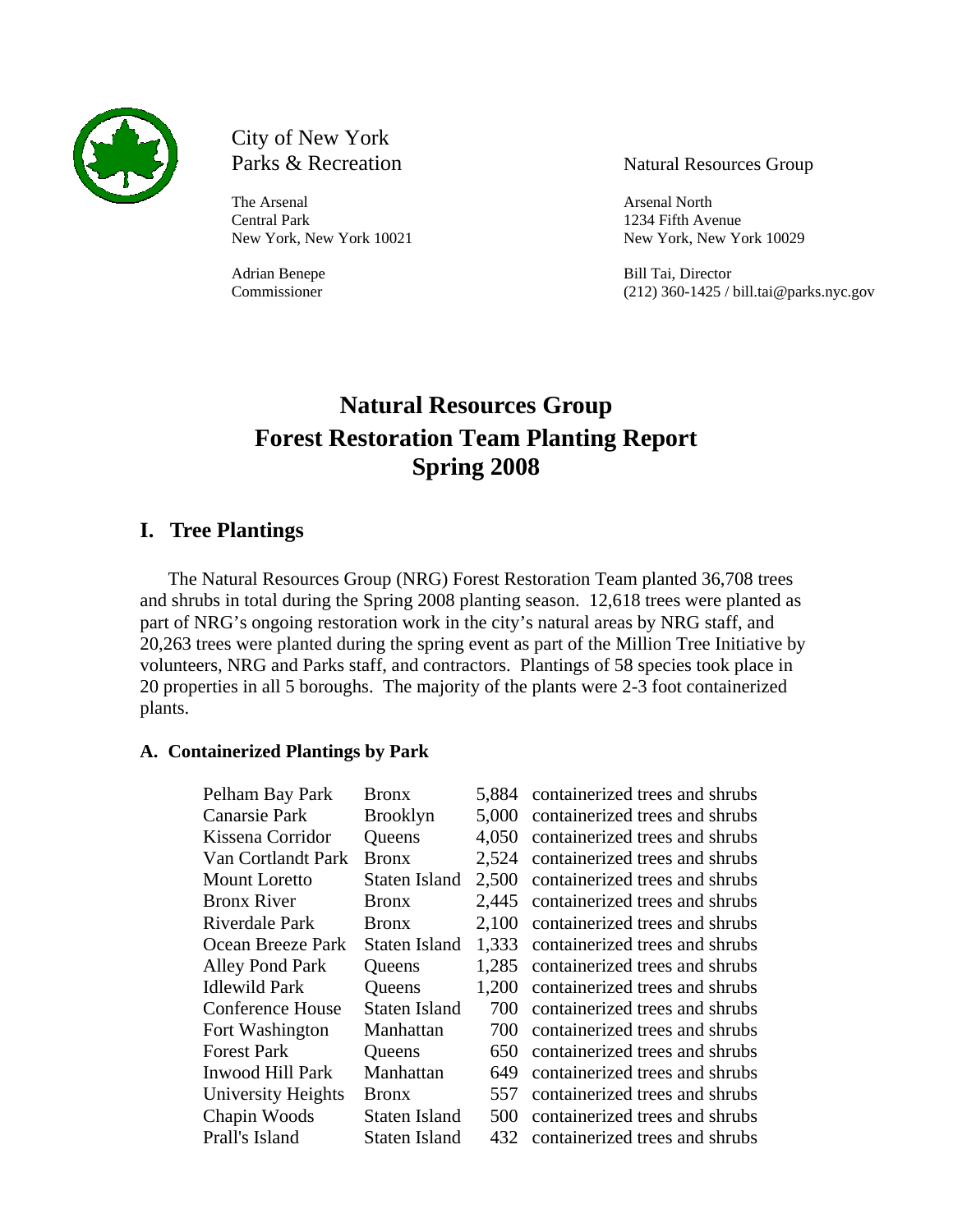| NY Botanic Garden Bronx |           |
|-------------------------|-----------|
| Highbridge Park         | Manhattan |

- 250 containerized trees and shrubs
- 122 containerized trees and shrubs

### **TOTAL 32,881 Trees and Shrubs**

#### **B. Containerized Plantings by Species**

- 2,880 Northern red oak (*Quercus rubra)*
- 2,645 Black gum (*Nyssa sylvatica)*
- 2,582 Pin oak (*Quercus palustris)*
- 2,396 Sweetgum (*Liquidamber styraciflua)*
- 1,767 Arrowwood viburnum (*Viburnum dentatum)*
- 1,699 Black oak (*Quercus velutina)*
- 1,622 Tulip poplar (*Liriodendron tulipifera)*
- 1,271 Red-osier dogwood (*Cornus sericea)*
- 1,240 White oak (*Quercus alba)*
- 1,220 Hackberry (*Celtis occidentalis)*
- 1,089 Red maple (*Acer rubrum)*
- 1,050 Swamp white oak *(Quercus bicolor)*
- 1,000 Eastern white pine (*Pinus strobus*)
- 896 Pitch pine (*Pinus rigida*)
- 800 Smooth alder (*Alnus serrulata*)
- 670 Gray dogwood (*Cornus racemosa)*
- 636 American sycamore (*Platanus occidentalis*)
- 578 Scarlet oak (*Quercus coccinea)*
- 573 Black cherry (*Prunus serotina*)
- 500 Silky dogwood *(Cornus amomum)*
- 454 Black birch (*Betula lenta)*
- 418 Chestnut oak (*Quercus prinus)*
- 401 Flowering dogwood (*Cornus florida)*
- 357 American elm (*Ulmus americana)*
- 346 Green ash (*Fraxinus pennsylvanica)*
- 280 Shadblow *(Amelanchier canadensis)*
- 266 Spicebush (*Lindera benzoin)*
- 251 Winterberry (*Ilex verticillata)*
- 221 Sugar maple (*Acer saccharam)*
- 215 Box elder (*Acer negundo)*
- 201 Mockernut hickory (*Carya tomentosa*)
- 199 Flowering redbud *(Cercis canadensis)*
- 188 Chokeberry (*Aronia arbutifolia)*
- 163 American elder (*Sambuscus canadensis)*
- 151 Cottonwood (*Populus deltoides*)
- 150 Sweet pepperbush (*Clethra alnifolia*)
- 150 Persimmon (*Diospyros virginiana)*
- 127 Gray birch (*Betula populifolia*)
- 125 Silver maple (*Acer saccharinum)*
- 113 American hornbeam (*Carpinus caroliniana*)
- 110 Sassafrass (*Sassafrass albidum*)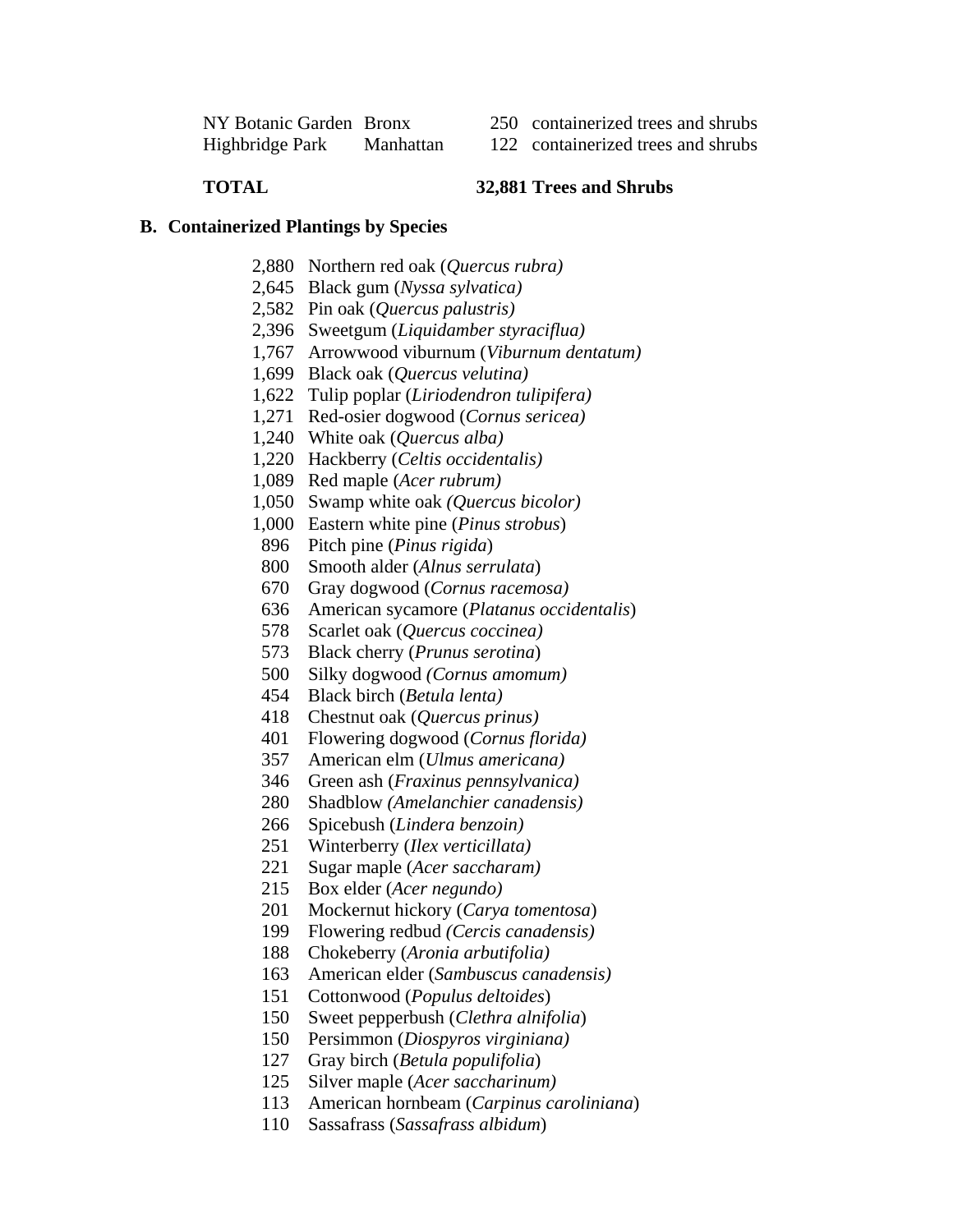- 109 Eastern red cedar (*Juniperis virginiana*)
- 108 Strawberry bush (*Euonymus americana*)
- 84 Early low blueberry (*Vaccinium pallidum)*
- 82 Witch hazel (*Hamamelis virginiana)*
- 72 Black walnut (*Juglans nigra)*
- 59 Shagbark hickory (*Carya ovata)*
- 49 Shining sumac (*Rhus copallina)*
- 48 Black raspberry (*Rubus occidentalis)*
- 45 American holly *(Ilex opaca)*
- 39 Pignut hickory (*Carya glabra*)
- 33 Smooth sumac (*Rhus glabra)*
- 30 Pinkster azalea (*Rhododendron periclymenoides*)
- 27 Bitternut hickory (*Carya cordiformis)*
- 25 Blackberry (*Rubus allegheniensis)*
- 25 Blackjack oak (*Quercus marilandica*)
- 20 Black chokeberry (*Aronia melanocarpa)*
- 16 Staghorn sumac (*Rhus typhina)*
- 10 Lowbush blueberry (*Vaccinium angustifolium)*

#### **TOTAL 32,881 containerized trees and shrubs**

#### **C. Bareroot Plantings**

| Conference House              |               | Staten Island 1,862 Bareroot trees and shrubs |
|-------------------------------|---------------|-----------------------------------------------|
| Highbridge Park               | Manhattan     | 725 Bareroot trees and shrubs                 |
| Fort Washington Pk. Manhattan |               | 600 Bareroot trees and shrubs                 |
| Alley Pond Park               | <b>Oueens</b> | 200 Bareroot trees and shrubs                 |

#### **TOTAL 3,387 Bareroot Trees and Shrubs**

#### **D. Bareroot Plantings by Species**

- 725 Black chokeberry (*Aronia melanocarpa*)
- 690 Eastern star sedge (*Carex radiata*)
- 409 Buttonbush(*Cephalanthus occidentalis*)
- 276 Northern red oak (*Quercus rubra)*
- 200 Sugar maple (*Acer saccharum*)
- 190 Pin oak (*Quercus palustris*)
- 151 Black cherry (*Prunus serotina*)
- 151 Smooth sumac (*Rhus glabra*)
- 150 Shadbush (*Amelanchier canadensis*)
- 130 Sage-leaved willow (*Salix candida*)
- 98 White oak (*Quercus alba*)
- 92 Chestnut oak (*Quercus prinus*)
- 50 Black tupelo (*Nyssa sylvatica*)
- 75 Arrowwood viburnum (*Viburnum dentatum*)

#### **TOTAL 3,387 Bareroot Trees and Shrubs**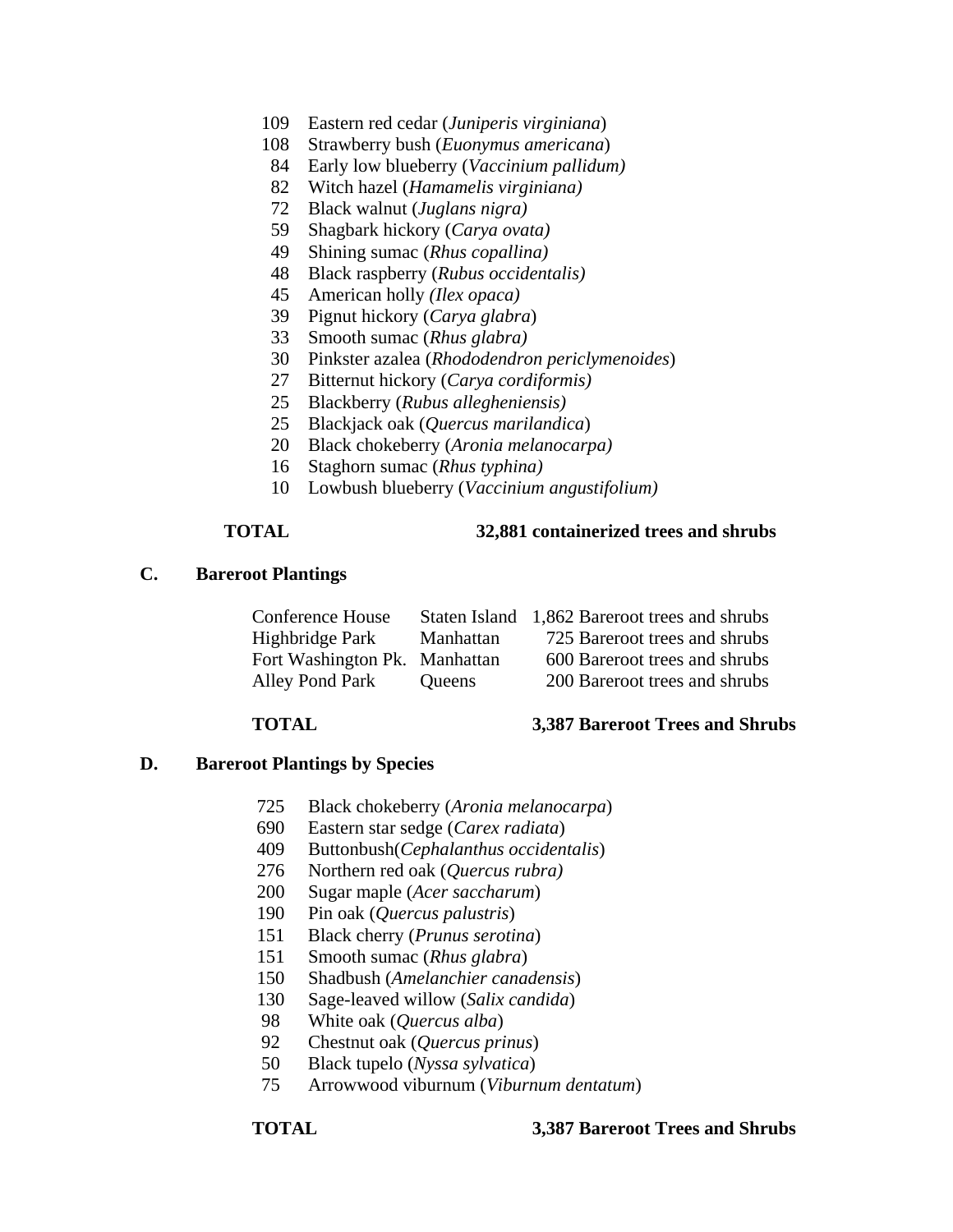#### **E. Balled & Burlapped Plantings**

| Pelham Bay Park          | <b>Bronx</b> | 69 Balled & Burlapped trees |
|--------------------------|--------------|-----------------------------|
| Van Cortlandt Park Bronx |              | 50 Balled & Burlapped trees |

#### **TOTAL 119 Balled & Burlapped Trees**

## **F. Balled and Burlapped Plantings by Species**

- 50 Eastern red cedar (*Juniperus virginiana*)
- 49 Northern red oak (*Quercus rubra*)
- 20 Pin oak (*Quercus palustris*)

#### **TOTAL 119 Balled & Burlapped Trees**

#### **G. Contract Plantings**

| Conduit Blvd. | <b>Brooklyn</b> | 321 Contract Trees |
|---------------|-----------------|--------------------|
|               |                 |                    |

# **TOTAL 321 Contract Trees**

#### **H. Contract Plantings by Species**

| 252 |  | Eastern white pine ( <i>Pinus strobus</i> ) |
|-----|--|---------------------------------------------|
|-----|--|---------------------------------------------|

- 33 Pin oak (*Quercus palustrus*)
- 17 Hackberry (*Celtis occidentalis*)
- 8 White spruce (*Picea glauca*)
- 8 Dawn redwood (*metasequoia*)
- 3 Eastern redbud (*Cercis canadensis*)

**TOTAL 321 Contract Trees** 

### **II. Groundcover Plantings**

During the Spring 2008 planting season, NRG Forest Restoration staff planted a total of 19,057 herbaceous groundcover plants, representing 31 species. Groundcover root systems reduce sedimentation and non-point source pollution by stabilizing steep, eroded slopes and streambanks. Cribbing and jute or coir mats temporarily stabilize the slope and groundcover vegetation is planted through the mat. The mats and cribbing eventually biodegrade as the root systems become established. The majority of these plants were  $2\frac{1}{2}$  " by  $2\frac{1}{2}$ " plugs.

#### **A. Groundcover Planting Totals By Park**

| Pelham Bay Park | <b>Bronx</b> | $9,200$ plants |  |
|-----------------|--------------|----------------|--|
| Riverdale Park  | <b>Bronx</b> | $6,276$ plants |  |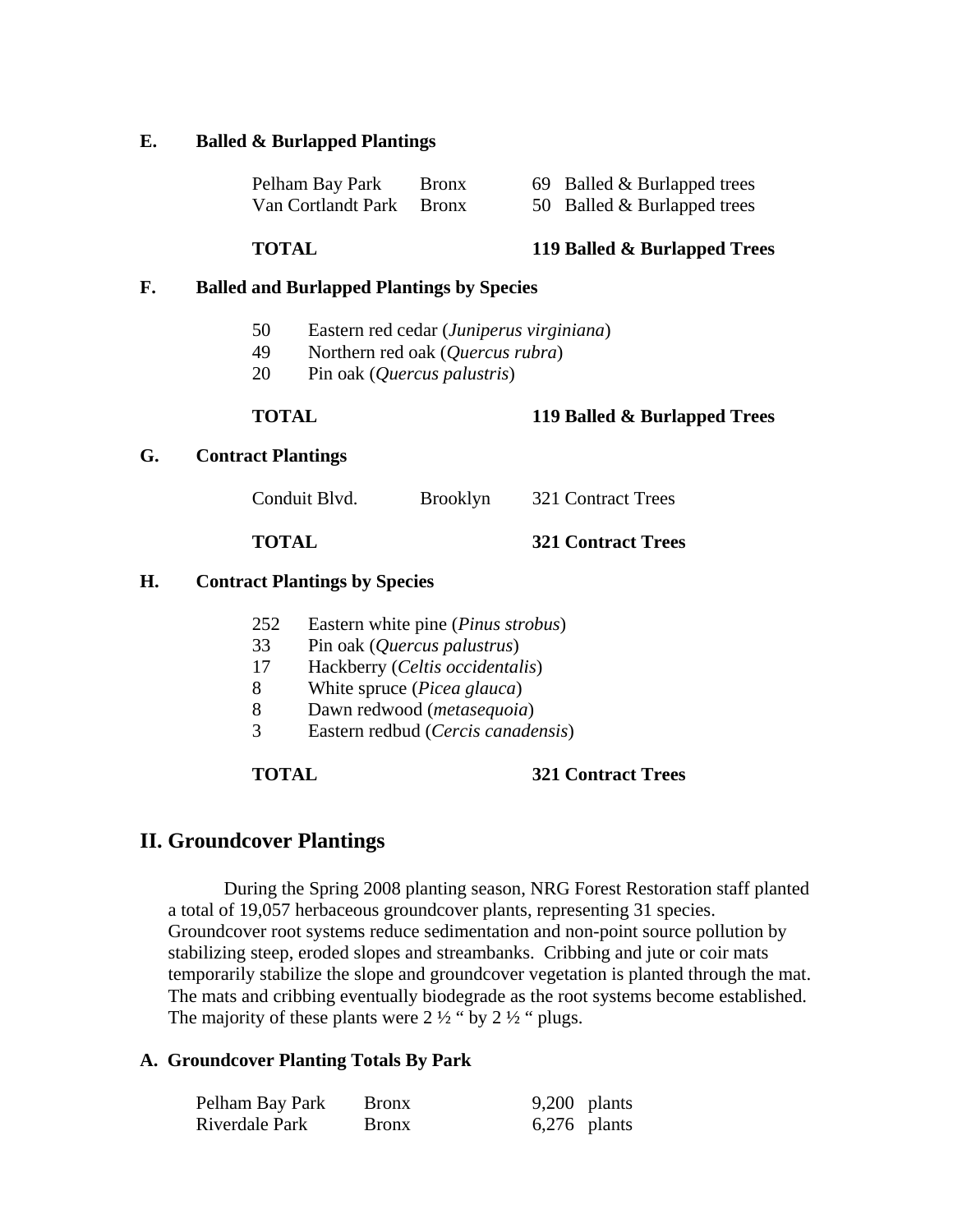| Prall's Island   | Staten Island | $2,173$ plants |                |
|------------------|---------------|----------------|----------------|
| Inwood Hill Park | Manhattan     |                | $1,408$ plants |

### **TOTAL 19,057 Groundcover plants**

### **B. Groundcover Plantings Totals by Species**

| 2,700      | Virginia creeper (Parthenocissus quinquefolia)                                          |
|------------|-----------------------------------------------------------------------------------------|
| 1,900      | White snakeroot (Eupatorium rugosum)                                                    |
| 1,200      | Rosy sedge (Carex rosea)                                                                |
| 1,180      | Heart-leaved aster (Symphyotrichum cordifolium)                                         |
| 1,128      | Blue stemmed goldenrod (Solidago caesia)                                                |
| 1,100      | White wood aster (Eurybia divaricata)                                                   |
| 1,075      | Rose mallow (Hibiscus moscheutos)                                                       |
| 1,000      | Appalachian sedge (Carex appalachica)                                                   |
| 800        | Pennsylvania sedge (Carex pennsylvanica)                                                |
| 696        | Path rush/Poverty rush (Juncus tenuis)                                                  |
| 600        | Flattened oatgrass (Danthonia compressa)                                                |
| 580        | Common milkweed (Asclepias syriaca)                                                     |
| 550        | Black bulrush (Scirpus atrovirens)                                                      |
| 500        | Avens (Geum canadense)                                                                  |
| 500        | Rough avens (Geum virginianum)                                                          |
| 400        | Indian hemp (Apocynum cannabinum)                                                       |
| 400        | Poverty oatgrass (Danthonia spicata)                                                    |
| 400        | Tall sunflower (Helianthus giganteus)                                                   |
| 364        | Switchgrass (Panicum virgatum)                                                          |
| 300        | Spotted joe-pye weed (Eupatorium maculatum)                                             |
| 300        | Wild columbine (Aquilegia canadensis)                                                   |
| 200        | Early goldenrod (Solidago juncea)                                                       |
| 200        | Hollow-stemmed joe-pye weed (Eupatorium fistulosum)                                     |
| 200        | New England aster (Aster novea-belgii)                                                  |
| 192        | Globe flatsedge (Cyperus echinatus)                                                     |
| 156        | Gamma grass (Tripsacum dactyloides)                                                     |
| 100        | Cardinal flower (Lobelia cardinalis)                                                    |
| 100        | Deer-tongue grass (Pancum clandestinum)                                                 |
| 1 $\Omega$ | $C_{meas}$ leaved as decreed $(\Gamma_{rel}, \ldots, \Gamma_{eq}, \ldots, \Gamma_{eq})$ |

- 100 Grass-leaved goldenrod (*Euthamia graminifolia*)
- 100 Rough-leaved goldenrod (*Solidago rugosa*)
- 36 Skunk cabbage (*Symplocarpus foetidus*)

**TOTAL 19,057 Groundcover plants**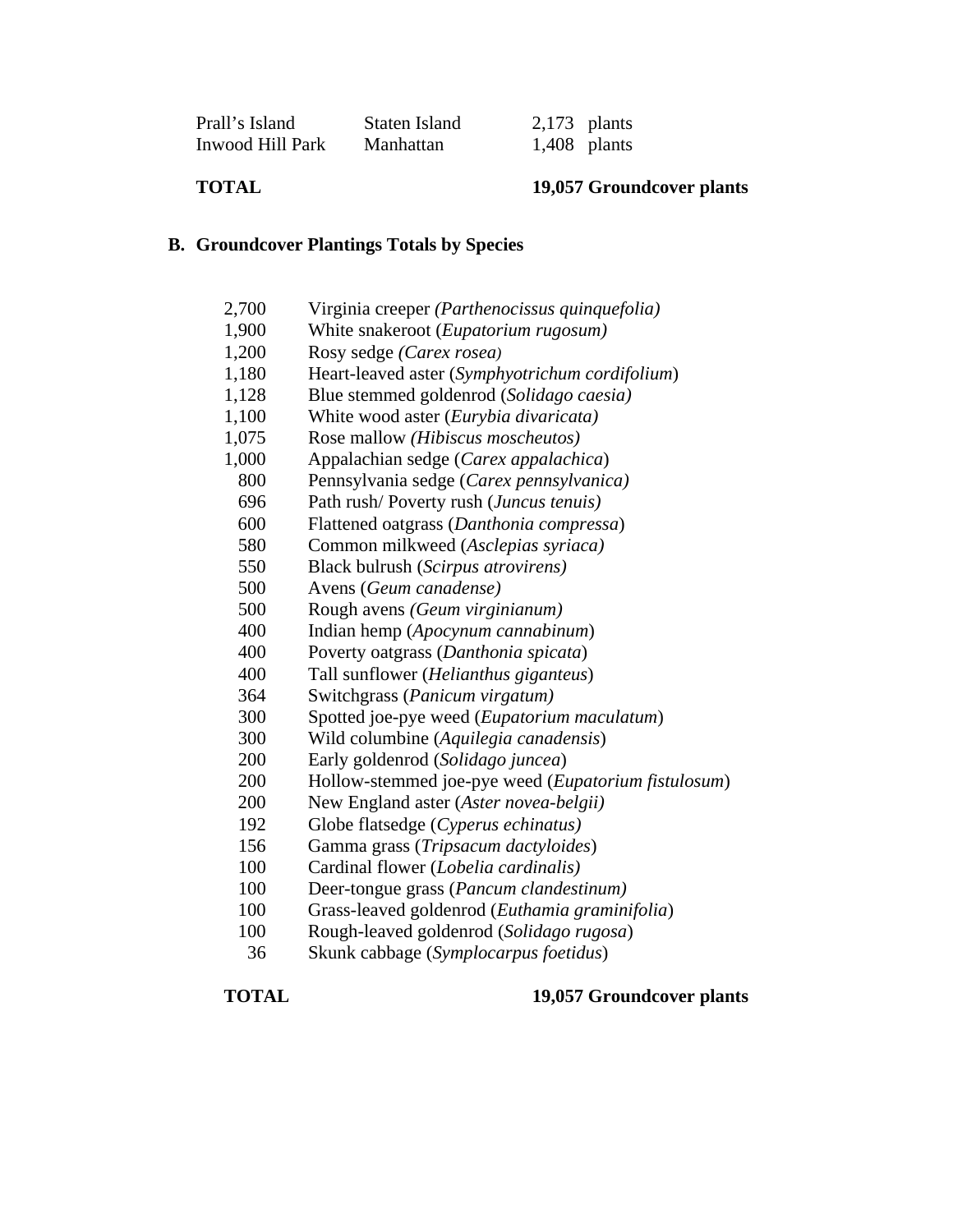### **III. Acknowledgements**

20,263 of the trees reported here were planted on a major event on April  $12<sup>th</sup>$ , with the generous assistance of other divisions of City of New York Parks & Recreation. Special thanks go to: Van Cortlandt Administrator's office, Pelham Bay Administrator's office, Bronx Operations, Bronx River Alliance, Staten Island Forestry, Staten Island Operations, Greenbelt Native Plant Center, Queens Operations, Queens Garage, Forest Park Administrator's office, Brooklyn Operations, Manhattan Operations, and the North Manhattan Administrator's office.

The following individuals assisted with the planting of these trees:

Holly Brown , Urban Park Rangers (UPR) Jessica Carrero , UPR Mary Pendergrass, UPR Marc Sanchez, UPR Sgt. Anthony Pastaro, UPR Ranger T. Kerr, UPR Ranger A. Reid, UPR Sunny Carrao, UPR Sabine Fischer, UPR Ricardo Amorocho, UPR Sgt. Dennis Annunziato, UPR Andrew DiSalvo, UPR Jeff Billick, UPR John McCoy, UPR Latesha Campbell, UPR Anne-Marie Vaduva, UPR Katy Clifford, UPR A. Raunch, UPR J. Billak, UPR Gharim Khalil, UPR Bonnie McGuire, UPR Chirstinea Berrocal, UPR Christina Somma, UPR Brian Aucoin, Green Apple Corps (GAC) Marc Salvadalena, GAC Matt Genrich, GAC Aria Bilal, GAC Katie Boyle, GAC Christi Byrd, GAC David Collins, GAC Jose Baez, GAC David Navarro, GAC Francisco Davila, GAC Jason Stein, GAC Takiya Watson, GAC Anders Gurda, GAC Mette Badhe, GAC Elizabeth Canal, GAC Jerry Heinzen, GAC Bernice Goodwin, GAC

Robert Reeves, Parks Enforcement Patrol (PEP) R, Mallory, PEP CSA Johnson, PEP Darlene Lewis, PEP Jenon Major, PEP Mary Troup, PEP Chris Hanna-Dorsey, PEP Darlene Diaz, PEP Darlene Canino, PEP Victoria Romano, PEP Andrea Cusumano, PEP Shawn Spencer, Green Thumb Luis Pasuizaca, Green Thumb Samuel Jackson, Green Thumb Diego Pantoja, Green Thumb Mike Gutierrez, Green Thumb Marianne Anderson, Bronx John Grayley, Bronx Shawn Cargil, Bronx Phil Koenig, Bronx Gary Cullen, Bronx Kevin Lonergan, Bronx Felix Rodriguez, Bronx Samuel Trestidge, Bronx Michael Holoszyc, Bronx Mike Polakoff, Bronx Gloria Daniels, Bronx Joseph Hawkes, Bronx Loren Mercado, Bronx Lidda Fuentes, Bronx Lisaynea Ledee, Bronx Diana Villanova, Bronx Michael Mendez , Bronx Margot Perron, Bronx Carlos Bonilla, Bronx Anibal Cerda, Bronx Deborah Skourup, Bronx Paul Teye, Bronx Macsood Hoosein, Bronx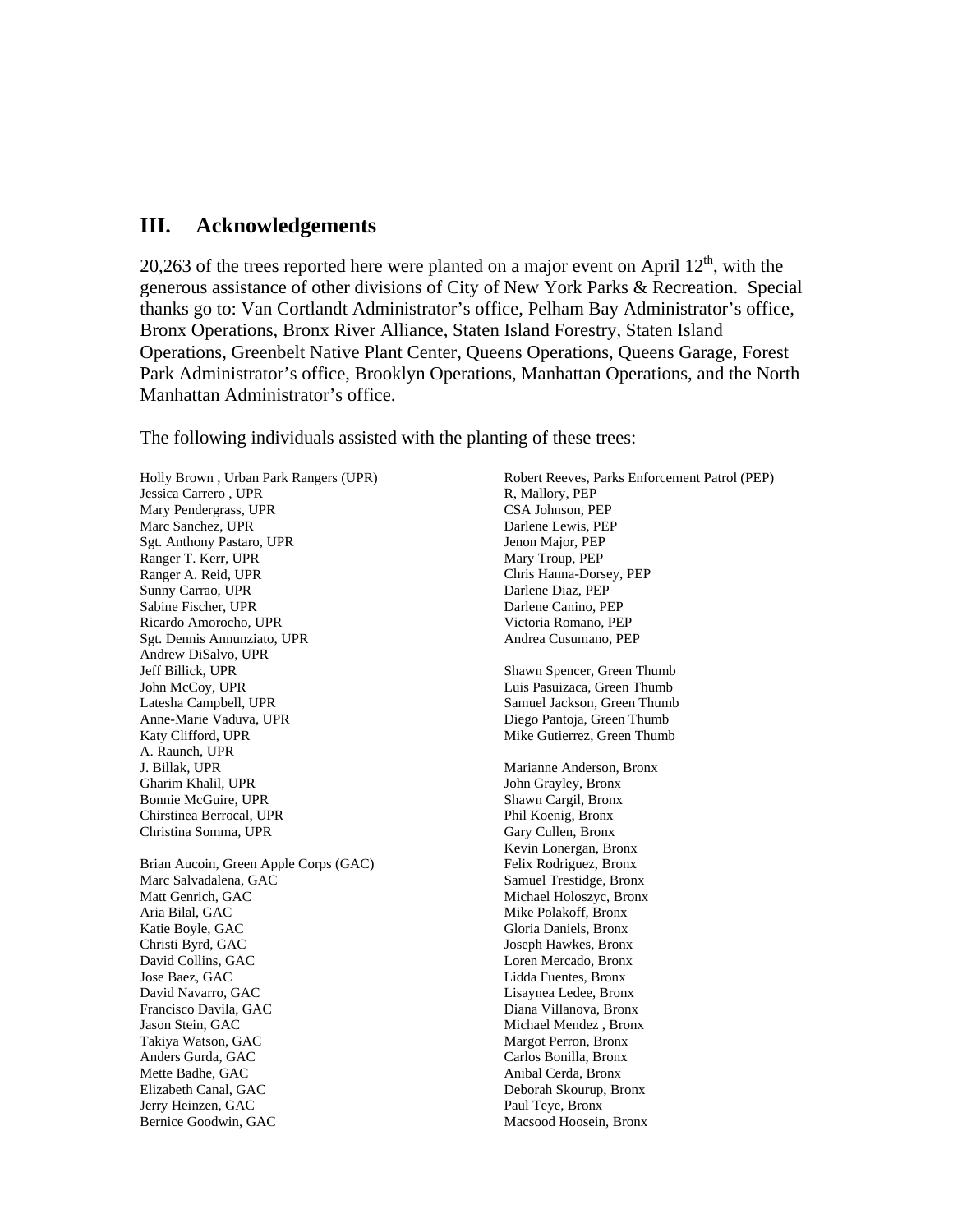Michelle Williams, Bronx River Alliance (BRA) Teresa Crimmens, BRA Valerie Francis, BRA Penny Matta, BRA Elaine Feliciano, BRA Norma Rosa, BRA Mildred Torres, BRA Rosa Perez, BRA Miguel Rodriguez, BRA Francies Knickmeyer, BRA Donovan Goulbourne, BRA Chris Squire, BRA

Fred Wilken, Brooklyn Andrew Rabb, Brooklyn James Harrit, Brooklyn Thomas Auing, Brooklyn Jessica Dicicco, Brooklyn Adam Doan, Brooklyn Anthony Sookoo, Brooklyn John Jordan, Brooklyn

John Matombo, Manhattan Francisco Davito, Manhattan Pat Oles, Manhattan Richard Zeidler, Manhattan Morgan Monaco, Manhattan Jennifer Greenfeld, Manhattan Danny Mercado, Manhattan John Herrold, Manhattan Jennifer Hoppa, Manhattan

Philip Sparacio, Queens Tony Killeen, Queens Felix Perez, Queens John Kilkullen, Queens Barbara Amarantinis, Queens Frank Caputo, Queens Al Galvin, Queens Debby Kuha, Queens Josephine Scalia, Queens Eric Goetz, Queens Yvonne Esposito, Queens Duanne Wilson, Queens Paul Guzman, Queens Billy Hall, Queens Laura Miraglia, Queens Cho Chong, Queens Kenny Sinclair, Queens Duane Wilson, Queens Francisco Preza, Queens Purifio Guzman, Queens Anthony Mazzallo, Queens

Todd Forrest, NY Botanical Garden (NYBG) Jackie Martinez, NYBG Margaret Faulk, NYBG Kurt Morrell, NYBG Corey Link, NYBG Michelle Kehyaian, NYBG Ellie Haber, NYBG Raymond Canseco, NYBG Erik Pioselli, NYBG Lawrence Andrews, NYBG

Charles Duncan, NYBG Billy Lopez, NYBG Anthony Saporito, NYBG Rafael Moricete, NYBG Brian Kennedy, NYBG Jessica Acarte, NYBG

Jeff Speich, NY State DEC (NYSDEC) Gerard Miller, NYSDEC Rob McDonald, NYSDEC Gerard Blake, NYSDEC Daniel Arroyo, NYSDEC Jennifer Arroyo, NYSDEC Melissa Cohen, NYSDEC Rachel Kaminski, NYSDEC Dawn McReynolds, NYSDEC Steve Zahn, NYSDEC Suzanne Mattei, NYSDEC Pete Grannis, NYSDEC Joe Pane, NYSDEC Betsy Ukeritis, NYSDEC Liz Simon, NYSDEC Christy Wurmstedt, NYSDEC Tom Panzone, NYSDEC Arturo Costas-Garcia, NYSDEC

Wes Hamilton, Staten Island Bill La Curtis, Staten Island Mary Cali-Dalton, Staten Island Leslie King, Staten Island Rita Fama, Staten Island Pamela Jones, Staten Island Monika Farmer, Staten Island Rob Mcgill, Staten Island Steve Dillon, Staten Island Jonathan Baggs, Staten Island Michael Meli, Staten Island Stephen Shea, Staten Island

Katerli Bounds, NRG Sarah Bendit, NRG Barbara Trees, NRG Craig Mandel, NRG Mike Feder, NRG April Bisner, NRG Adam Thornbrough, NRG Janine Harris, NRG Susan Stanley, NRG Marjorie Ely, NRG Kalem Howell, NRG Eric Gaston, NRG Kareem Starks, NRG George Mercer, NRG Russ Reiner, NRG Victoria Ruzicka, NRG Tim Wenskus, NRG Ian Cumpston, NRG Gabe Wilder, NRG Charlie Philbrick,NRG Josh Nakash, NRG Mike Morris, NRG Lonnell Richardson, NRG Alex Summers, NRG